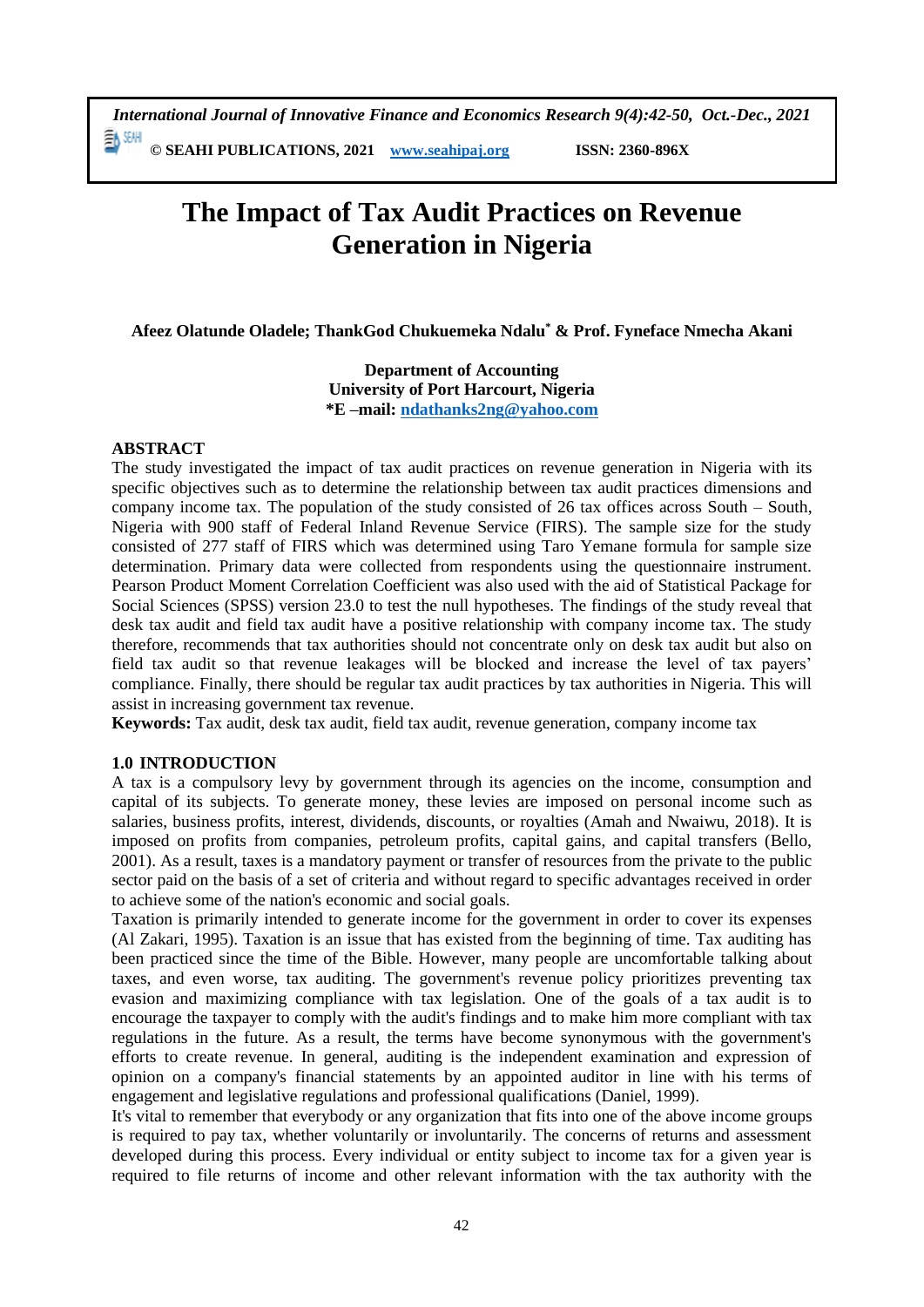authority to assess him for tax. And this is contingent on the tax authority's acceptance of the returns (Oyebanji, 2006). There is no record that any taxpayer is willing to open his or her books for inspection by tax officers. Regardless of the concept of quid pro quo (something for nothing), taxpayers must nonetheless declare their tax affairs in accordance with the applicable tax regulations. "An evaluation of a person, organization, system, process, enterprise, project, or product," according to the definition of audit. Audits are carried out to determine the authenticity and reliability of data, as well as to assess the internal control of a system."

The purpose of an audit is to provide an opinion about a person, organization, system, or other entity that is being evaluated based on work done on a trial basis (Zysman, 2004). "Audit" is defined as "a methodical technique based on a structured, recorded plan known as an audit plan." In this case, auditors evaluate accounting records using a range of widely acknowledged procedures (Amah and Nwaiwu, 2018). External auditors conduct a thorough examination of a company's financial records in order to ensure that its financial statements are accurate and credible. Audits are also commonly performed to evaluate the effectiveness of internal controls or regulatory compliance (Bradford, 2013).

How to ensure prompt completion of tax audits by competent tax authorities has been a serious concern (Amah and Nwaiwu, 2018). In truth, only a small percentage of tax audits in Nigeria begin and end within a year, with the majority taking years to complete. Without a doubt, the tax authority has a duty to be comprehensive in its evaluation, but this duty must be balanced with the obligation to complete audits on time. Tax audits that take a long time are neither in the Federation's nor the taxpayer's best interests. Because of the time worth of money in terms of potential further tax liabilities locked up in unresolved tax audit portfolios, they are not in the Federation's best interests. They are not in the best interests of taxpayers who must devote manpower and materials to the completion of tax audits, as well as pay professional costs to retain tax advisors during this time.

Tax audit, according to Slemrod (2000), is "one of the most successful approaches to deter tax evasion behavior." The intensity of a tax audit is governed by two factors: the number of tax payers chosen for audit and the number of tax payers audited. The number of audited tax payers divided by the total number of tax payers is a simple way to calculate the first element. However, due to non-public information on tax audit progress, the latter is extremely difficult to measure. For practical comparison, it is generally measured by the first factor to reflect the amount of tax audit. Tax audit, according to Okonkwo (2014), is "an independent examination of a taxpayer's accounts, tax returns, tax payments, and other records to confirm compliance with tax laws, rules, and regulations, as well as accuracy and correctness of tax paid and adherence to generally applicable accounting principles and standards." While the terms tax investigation and tax audit are frequently used interchangeably, in fact, a tax investigation is a more thorough and time-consuming study of the taxpayer's records." Suspicion of fraud, tax evasion, or other related offenses frequently sets it off (Okonkwo, 2014). The adoption of a vouching approach in the examination of a company's accounting and financial records with the goal of ascertaining the level of compliance with the provisions of the various tax laws, according to Amah and Nwaiwu (2018), is one major factor contributing to the delay in timely completion of tax audits. In view of the foregoing, the purpose of this research is to investigate experimentally the impact of tax audit on revenue generation in Nigeria.

## **2.0 Hypotheses Development**

The study examined the impact of tax audit practices and revenue generation in Nigeria. Tax audit practices is the predictor variable operationalized as desk tax audit and field tax audit while, revenue generation is the criterion variable measured by company income tax. The objective and the hypothesis of the study are as follows:

## **Aim and Objective of the Study**

The aim of the study is to investigate empirically the relationship between tax audit and revenue generation in Nigeria. The specific objectives are to:

- i. Investigate the relationship between desk tax audit and company income tax in Nigeria.
- ii. Determine the relationship between field tax audit and company income tax in Nigeria.

## **Research Hypotheses**

The following null hypotheses are formulated for the study

**Ho1** There is no significant relationship between desk tax audit and company income tax in Nigeria.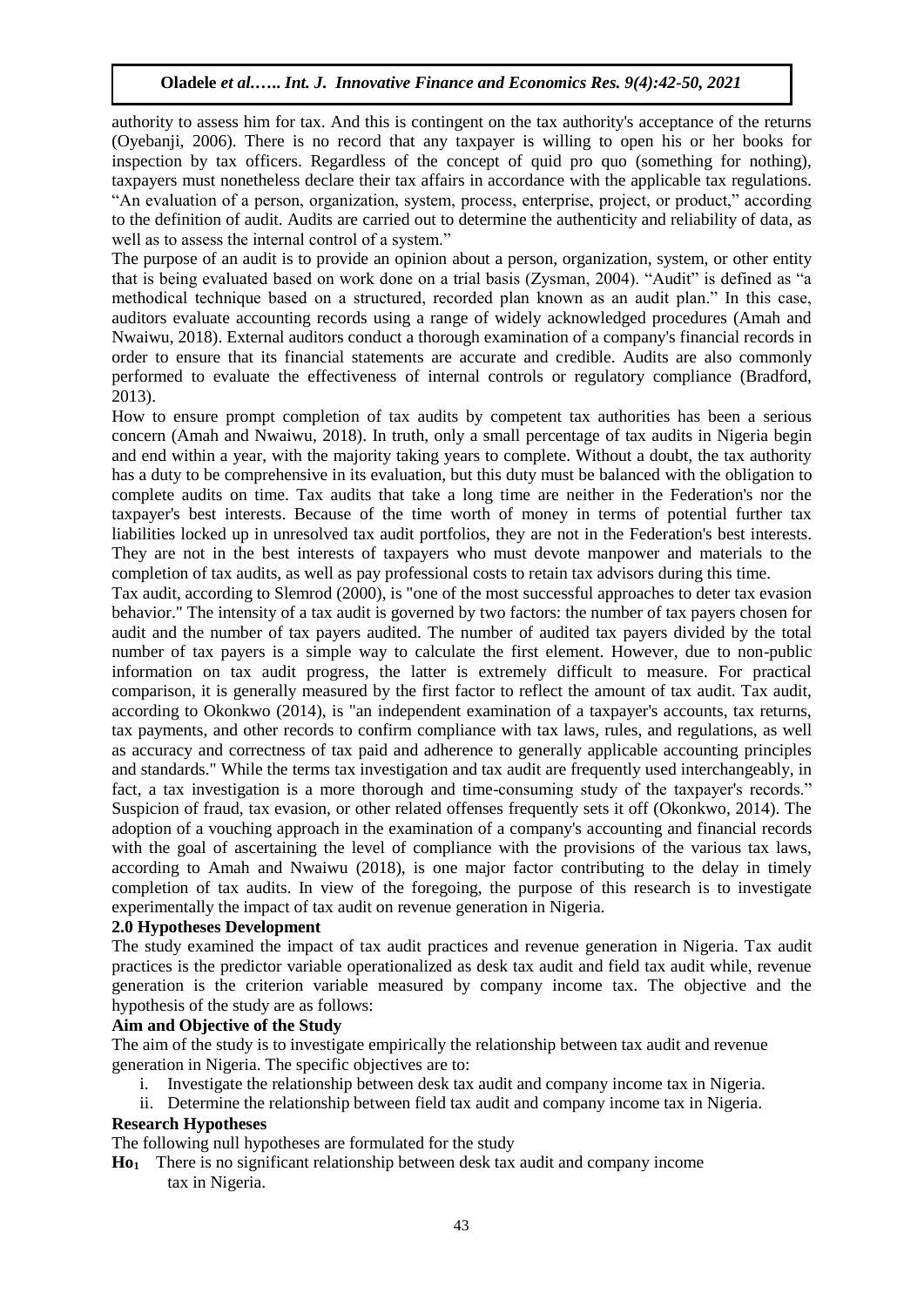**Ho<sup>2</sup>** There is no significant relationship between field tax audit and company income tax in Nigeria.

### **Operational Framework**



## **Figure 1.1: Operational framework of the relationship between tax audit practices and revenue generation in Nigeria.**

## **3.0 Theoretical Framework**

This study is anchored on classical theory of tax compliance developed by Allingham and Sandmo in 1927. The reason is that classical theory of tax compliance underpins the objective of the study.

#### **Classical Theory of Tax Compliance**

The foundation of this research is the Classical Theory of Tax Compliance. The A-S models based on the deterrence theory are another name for this tax compliance theory. The taxpayer is believed to maximize the expected utilities of the tax evasion bet, weighing the benefits of successful tax evasion against the danger of being found and penalized by tax authorities, according to the theory (Sandmo, 2005). According to Alabede, Zainol-Affirm, and Idris (2011), the deterrence hypothesis is heavily reliant on tax audit and penalty. They went on to say that this tax compliance theory causes taxpayers to pay taxes out of fear and punishment. According to Trivedi and Shehata (2005), deterrence theories imply that taxpayers "play the audit lottery," that is, they calculate the economic consequences of various complying options. The essence of the deterrence model of tax compliance, according to Verboon and Dijke (2007), is to investigate the relationship between the probability of detection and the severity of the consequence that should effect non-compliance. According to Brook (2001), traditional theory is centered solely on economic research, although social and psychological aspects are equally significant in explaining tax disobedience.

#### **4.0 Literature Review**

## **Tax Audit**

Taxes are viewed as a source of revenue for economic development and growth. The current economic growth program places a premium on tax collections and other sources of income (Amah & Nwaiwu, 2018). They provide a steady stream of money to fund development goals like physical infrastructure upgrades, and they're intertwined with a variety of other policies, from good governance to formalizing the economy to boosting growth (Pfister, 2009). The administration of the Nigerian tax system has failed. In today's Nigeria, personal and corporate income tax administration do not meet the required standards. Self-employed people make more money than those who work for a living.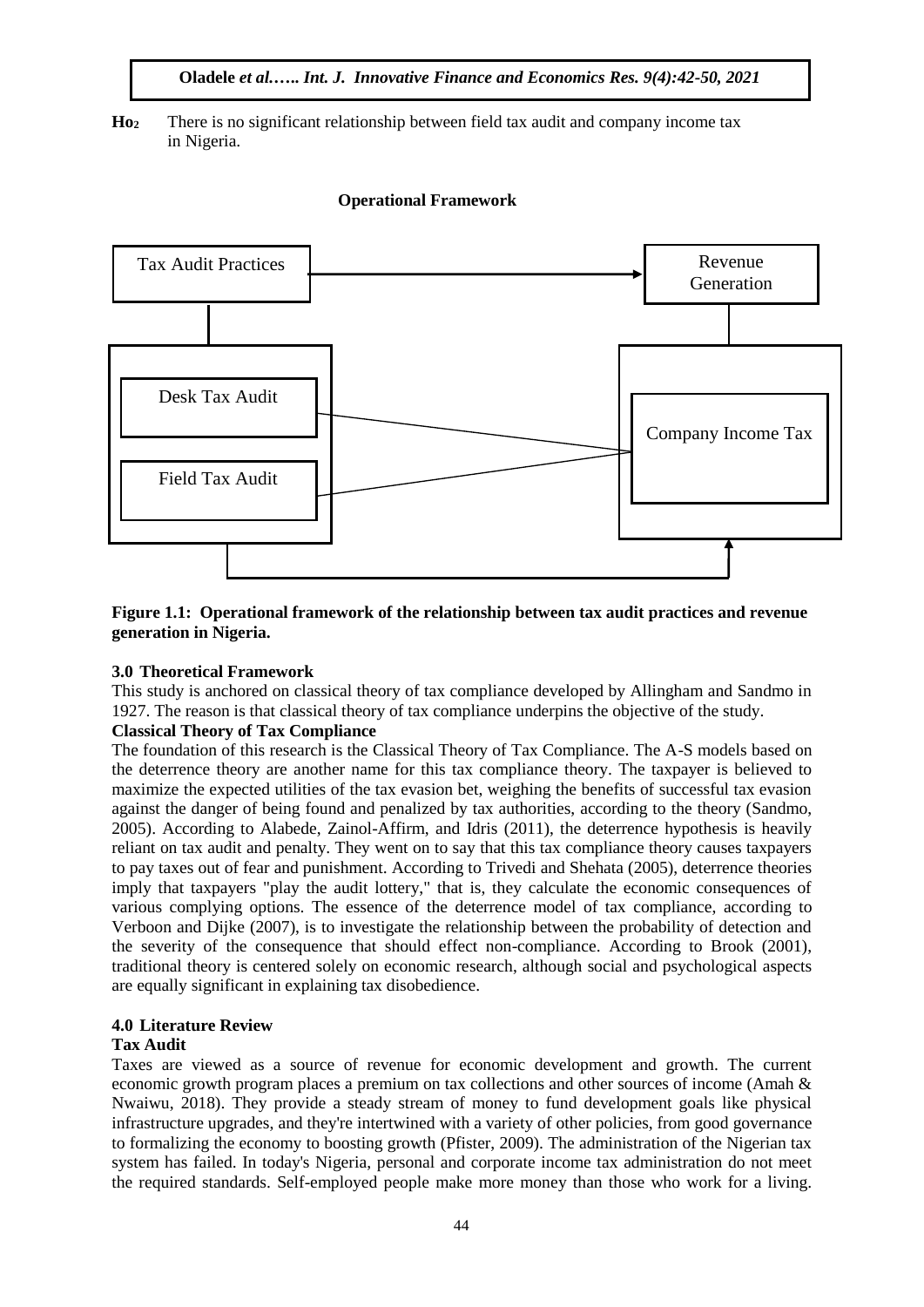Self-employed people earn four times as much as those in paid jobs, although paid jobs account for the majority of personal income, but self-employed people make the majority of the money. Many self-employed people avoid paying taxes as a result of insufficient tax surveillance. As a result, a thorough and routine tax audit is required.

"An inspection of a person or organization's tax report by relevant tax authorities in order to verify compliance with applicable state tax laws and regulations," according to the definition. He went on to say that a tax audit is a procedure in which the Internal Revenue Service verifies the information you provided on your tax return (Kircher 2008). To put it another way, a tax audit is an examination of a taxpayer's financial records and business records to ensure that the amount of tax declared and paid is in compliance with tax laws and regulations. In Nigeria, the phrases "tax audit" and "audit" cover a wide range of topics. It simply refers to the advanced element of auditing practice that entails the study of books of account in order to determine whether the tax payer's assessable profit is correct. Tax auditing, like financial auditing, is acquiring and processing data in order to determine an organization's level of conformity with local tax rules. The auditor must plan his work in such a way that the assignment is completed completely and efficiently in order for the audit to be successful.

## **Desk Audit**

Bassey (2013), on the other hand, divided tax audit into two categories: desk audit and field audit. The tax audit or inspection that takes place in the tax office when the taxpayers' books and financial records are scrutinized is referred to as a desk or office audit. This is one in which the entire audit activity takes place within the walls of the tax officials' office. In this case, the tax official may simply request that the taxpayers send more documentation to his office in order for him to resolve any concerns with the returns that have been submitted. The taxpayer receives no official notification of the forthcoming desk audit in this type of audit. He only learns about it when he receives letters asking specific papers or answers. The goal is to ensure that tax laws, rules, and regulations are followed, as well as to perform administrative checks on returns that have been submitted.

#### **Field Audit**

Regular assessing officers can only conduct limited desk audits through examination of accounts and returns due to the nature and scope of their duties. Tax authorities conduct field audits on taxpayers in order to verify this handicap and increase tax compliance by physically conducting the audit in the taxpayer's office. The taxpayers are, however, formally told of the auditor's arrival prior to the start of the audit, and the auditor's needs in terms of audited documents are also asked in advance. Field auditing entails physically verifying documentation evidence and materials at a taxpayer's location in order to check the facts and numbers of corporate taxpayers' tax filings. The breadth or depth of verification is determined by the results of the tax auditor's desk audit work, as well as the audit's risk considerations. Special attention will usually be made to things that have a strong potential for tax yield. Back duty audits are commonly used to conduct tax audits.

#### **Revenue Generation**

Various authors have defined the term revenue in various ways. Revenue, according to Adam (2006), is the fund that the government needs to fund its operations. These monies come from a variety of sources, including taxes, loans, fines, and fees. It is also defined as the entire amount of income received by a governmental or private entity during a given period of time (Hamid, 2008). States' revenue is made up of tax revenue as well as money that isn't derived from taxes but rather from the sale of government properties or other interests and returns on loans and investment earnings.

According to Brautigam (2002), tax revenue is the money earned by governments through taxes. A state's principal source of revenue is taxation. Individuals, public enterprises, commerce, royalties on natural resources, and/or foreign aid are all potential sources of revenue. In countries with high levels of poverty, a big agricultural economy, and considerable amounts of foreign help, ineffective tax collection is more common. Revenues received from income and profit taxes, social security payments, taxes on goods and services, payroll taxes, taxes on the ownership and transfer of property, and other taxes are referred to as tax revenue.

Tax revenue is money earned by the government. It is the state's primary source of revenue, financing governmental expenditures and other items while also physically expressing the community's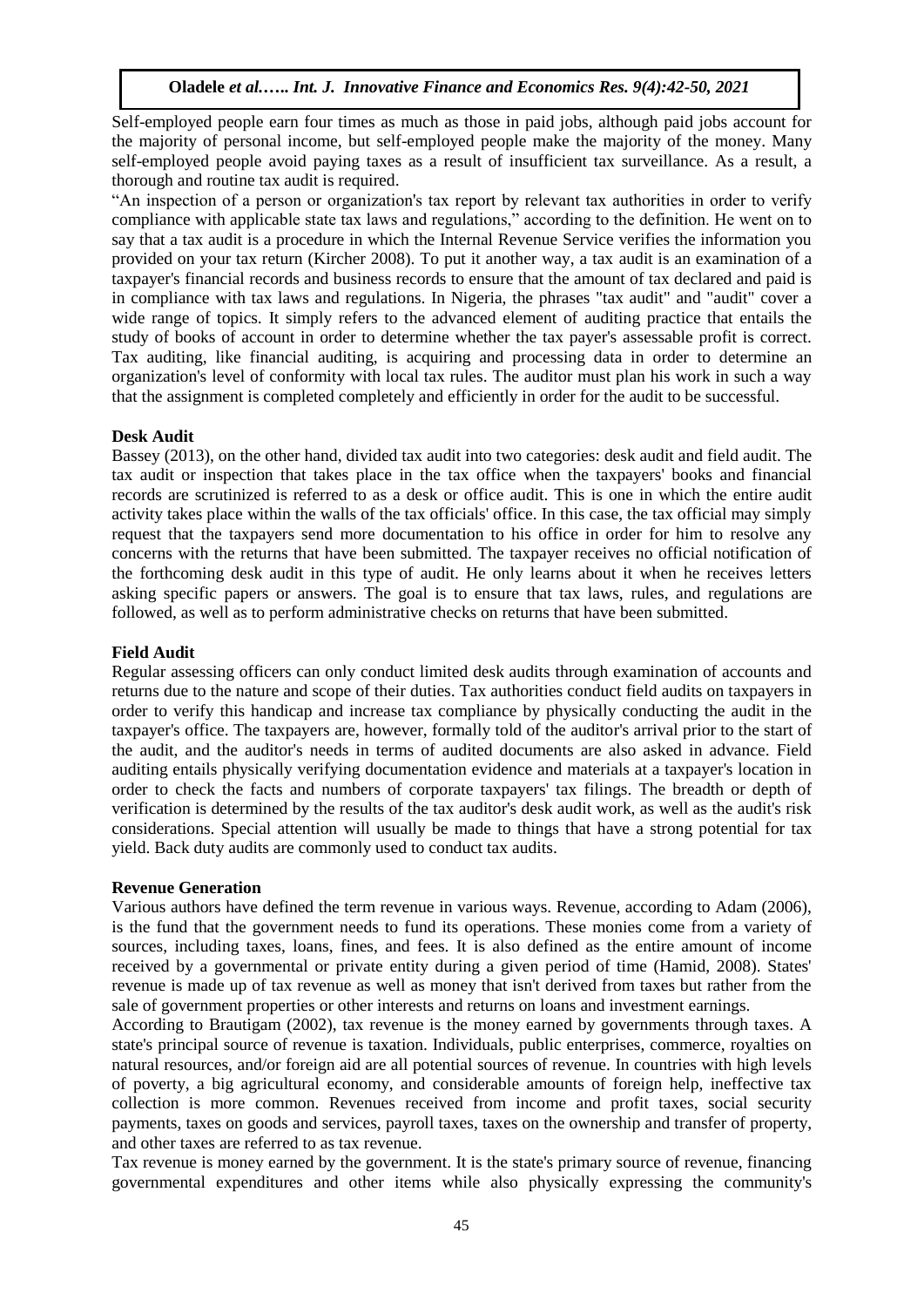collective efforts (Mutarindwa & Rutikanga, 2014). Taxes, according to Slemond (2000), are a useful approach to fund the costs of public goods, which are a special set of items for which one person's consumption does not reduce the consumption of others and for which it is costly or impossible to restrict consumption (e.g. street lightening). Normal pricing for these items would result in a price of zero, therefore providing no incentives to provide. Similarly, if the private sector does not supply enough goods and services with high positive externalities, it is typical to fund them with taxes.

## **Company Income Tax (CIT)**

In Nigeria, the Companies Income Tax (CIT) is a tax on the profits of incorporated businesses. It also covers the tax on earnings earned by non-resident firms doing business in Nigeria (Fowler, 2016). Limited liability firms, including public limited liability companies, pay the tax. As a result, it's often referred to as corporation tax. The Companies Income Tax Act (CITA) of 1979 was enacted, with its origins in the Income Tax Management Act of 1961. It is one of the taxes that the Federal Inland Revenue Service ('FIRS' or 'the Service') administers and collects. The tax makes a major contribution to the Service's revenue profile. Companies Income Tax is expected to generate N1.877 trillion in revenue in 2016, accounting for over 40% of the total predicted tax revenue of N4.957 trillion for the year. Audited financial statements are required by law when submitting for Corporation Income Tax (Fowler, 2016). External Auditors must be hired to prepare and/or certify the accounts that will be submitted. The returns must be supported by tax computations and capital allowances computations on the company's qualifying assets. The filing requirement does not differentiate between small, medium, and big taxpayers.

## **5.0 Empirical Review**

A study conducted in Nigeria by Nwaiwu and Macgregor (2018) on the webometric indices of tax audit and tax revenue generation research in Nigeria. The core objective of this investigation is to empirically analyze the effect of webometric indices of tax audit and tax revenue generation in Nigeria. Primary and time series data of different variables of tax audit and tax revenue were collected from Federal Inland Review Services, auditor general office, Chartered Institute of Taxation of Nigeria and questionnaire. The study conclude that tax audit has the potency to make significant contribution to tax revenue generation and recommends that in order to increase government tax revenue; there should be regular tax audit practices by tax authorities in Nigeria.

Another study by Amah and Nwaiwu (2018) examined empirically, the effect of tax audit practice on down south tax revenue generation in Nigeria. Both primary and secondary source of data was adopted and the data collected was analyzed using linear regression analysis and multiple regression analysis with the aid of special package for social sciences (SPSS) version 21.0 with 0.71%, the empirical results indicate that the predictor variable of tax audit practice has positive effect on criteria variable of tax revenue in Nigeria. The study include that there exist a significant positive effect of desk audit on personal income tax.

Modugu and Anyaduba (2014), in their study, the impact of tax audit and other qualitative attributes on the tax compliance level of companies in Nigeria. The study found that there exists a positive relationship between tax audit and tax compliance. The study then recommended that the relevant authorities should seek more rational and active means of enhancing the impact of tax audits on corporate tax compliance in Nigeria.

Samuel and Tyokoso (2014) studied an empirical investigation of tax audit and tax revenue generation in Nigeria; found that it has a significant effect on tax revenue generation in Nigeria. Regression analysis was used to analyse both primary and secondary data generated. The scope of this study was from 2001 to 2010, and as such, current issues left out in their study.

Yongzhi (2005) found a positive relationship between the audit and the voluntary competence. The finding suggests that the audit productivity may be under estimated in many studies in the literature. It reminds us that when considering the productivity of the audit work. Besides the direct audit collections, we should also take the audit impact on the voluntary compliance into consideration. For this reason, the finding may provide tax professionals and tax authorities with incentives to strengthen the audit power and to better structure their audit organization to generate more revenue for the state.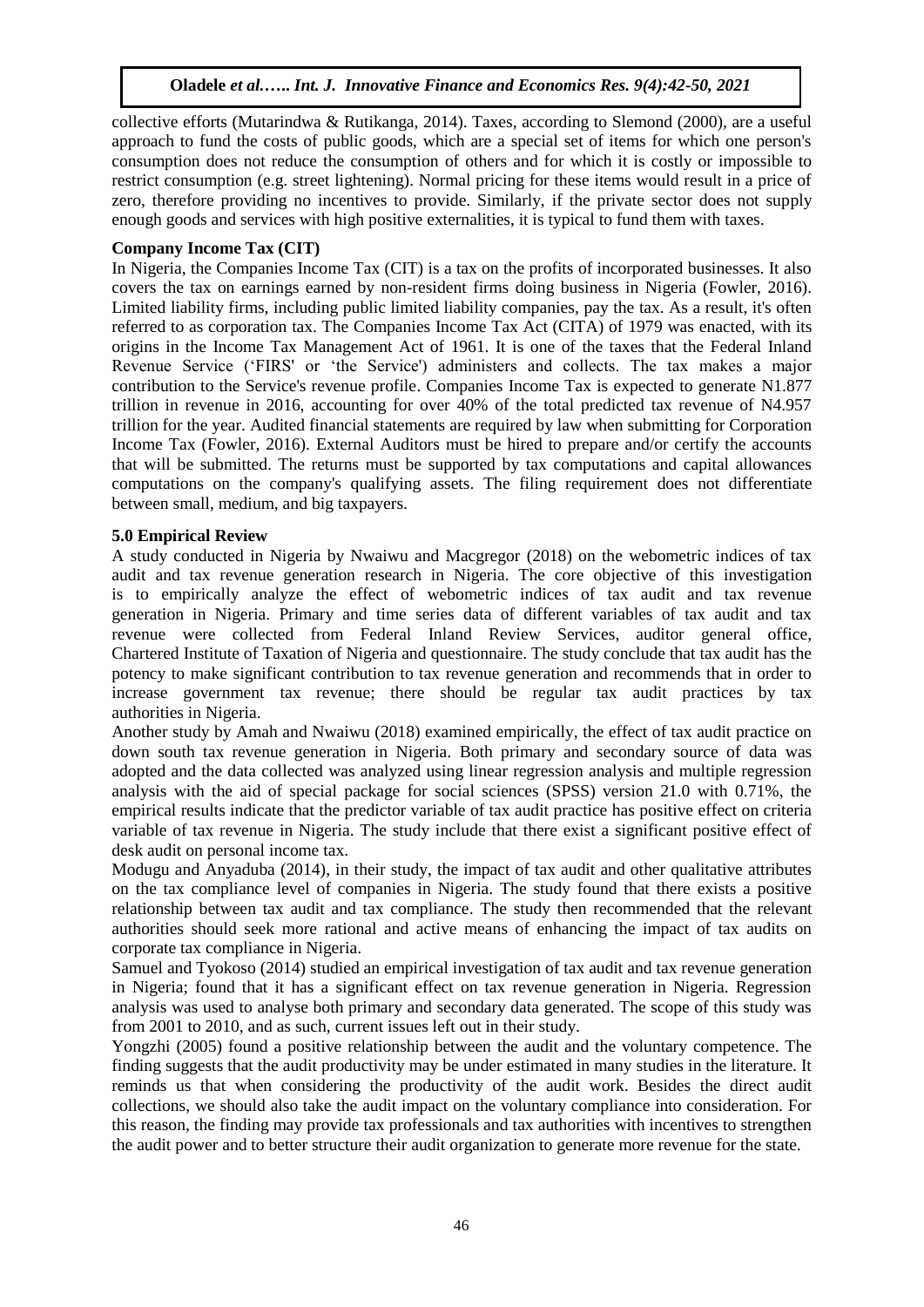#### **6.0 MATERIAL AND METHODS**

This study is designed to investigate the impact of tax audit practices and revenue generation in Nigeria. The population of this study was sourced from the personnel departments of Federal Inland Revenue Service (FIRS) in South – South, Nigeria and consists of twenty six (26) tax offices across the six (6) states in the region with nine hundred (900) staff. While the sample size of two hundred and seventy seven (277) staff was determined using Taro Yamane's formula of 1967. The analysis of the response rate is as shown in table 1. Primary data was used to carry out this study. Primary data collection involved the administration of questionnaire to the employees of the twenty six (26) tax offices across the South – South region of Nigeria.

| <b>7.0 RESULTS AND DISCUSSION</b>                           |  |
|-------------------------------------------------------------|--|
| Table 1. Analysis of the Response of the Sample Respondents |  |

| Number of Questionnaires sent               | 277   |       |       |
|---------------------------------------------|-------|-------|-------|
| Ineligible Respondents                      | 9     |       |       |
| <b>Eligible Respondents</b>                 |       | 268   |       |
| Useful responses                            | 228   | 85.1% |       |
| No Responses                                |       | 40    | 14.9% |
|                                             |       |       | 100.0 |
| Total responses to total possible responses | 82.3% |       |       |
| No responses to total possible              | 17.7% |       |       |

**Ineligible Respondents** Include those eliminated through stratified sampling to ensure fair representation of the Federal Inland Revenue Service operating in South – South region of Nigeria. **Eligible Respondents** Were drawn from the Federal Inland Revenue Service with significant operational presence in South – South region, Nigeria and these, with their respective employee-respondents in bracket, are: Rivers State tax offices (72), Delta State tax offices (52), Edo State tax offices (31), Bayelsa State tax offices (31), Cross River State tax offices (41) and Akwa Ibom State tax offices (41).

#### **Interpretation**

To purposefully investigate the impact of tax audit practices on revenue generation in Nigeria, Pearson Product Moment Correlation Coefficient analytical technique was used and facilitated by Statistical Package for Social Sciences (SPSS) version 23.0 (Ohaka, Worlu & Ndalu, 2019). Table 1 shows that out of 268 copies of questionnaire distributed, 228 copies (representing 85.1%) were correctly filled and returned; while 40 copies (representing 14.9 %) were not returned. The 228 copies of questionnaire returned hence, form the basis of subsequent data inputs.

The range/levels of association as well as analytical extent and direction of relationship are presented in Tables 2, 3 and 4:

#### **Test of Hypotheses**

#### **Hypothesis 1**

**H01:** There is no significant relationship between desk tax audit and company income tax in Nigeria.

#### **Table 2: Correlation Analysis on the Extent and Direction of the Relationship between Desk Tax Audit and Company Income Tax**

**Correlations**

|                    |                            | Desk Tax Audit | Company  |
|--------------------|----------------------------|----------------|----------|
|                    |                            |                | Income   |
|                    |                            |                | Tax      |
| Desk Tax Audit     | <b>Pearson Correlation</b> |                | $.586**$ |
|                    | $Sig. (2-tailed)$          |                | .000     |
|                    | N                          | 228            | 228      |
| Company Income Tax | <b>Pearson Correlation</b> | $.586**$       |          |
|                    | $Sig. (2-tailed)$          | .000           |          |
|                    | N                          | 228            | 228      |

\*\*. Correlation is significant at the 0.01 level (2-tailed).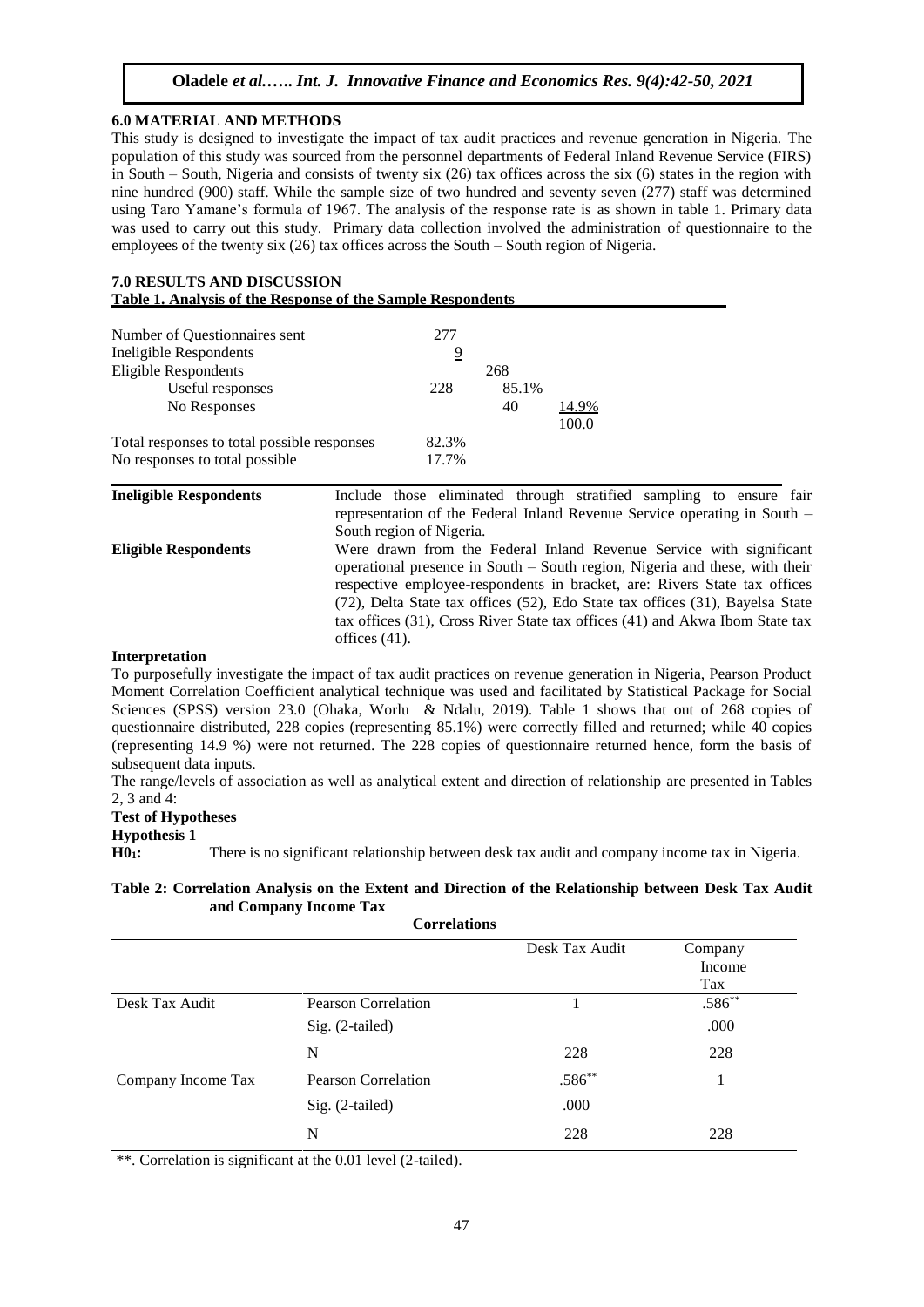Table 2 shows the correlation analysis on the extent and direction of the relationship between desk tax audit and company income tax. The table showed a correlation coefficient of  $r = 0.586**$  with a correspondent significant/probability value of 0.000. The correlation coefficient is positive which indicate that an increase in company income tax is associated with an increase in desk tax audit practices. Thus the analysis from table 2 shows that there is a moderate significant relationship between desk tax audit and company income tax.

#### **Test of Hypothesis 2**

**H02:** There is no significant relationship between field tax audit and company income tax in Nigeria**.**

#### **Table 3: Correlation Analysis on the Extent and Direction of the Relationship between Field Tax Audit and Company Income Tax**

| <b>Correlations</b> |                     |                 |                       |  |  |
|---------------------|---------------------|-----------------|-----------------------|--|--|
|                     |                     | Field Tax Audit | Company Income<br>Tax |  |  |
| Field Tax Audit     | Pearson Correlation | 1               | $.545***$             |  |  |
|                     | Sig. (2-tailed)     |                 | .000                  |  |  |
|                     | N                   | 228             | 228                   |  |  |
| Company Income      | Pearson Correlation | $.545***$       |                       |  |  |
| Tax                 | Sig. (2-tailed)     | .000            |                       |  |  |
|                     | N                   | 228             | 228                   |  |  |

\*\*. Correlation is significant at the 0.01 level (2-tailed).

Table 3 shows the correlation analysis on the extent and direction of the relationship between field tax audit and company income tax. The table showed a correlation coefficient of  $r = 0.545**$  with a correspondent significant/probability value of 0.000. The correlation coefficient is positive which indicate that an increase in company income tax is associated with an increase in field tax audit practices. Thus the analysis from table 3 shows that there is a moderate relationship between field tax audit and company income tax.

**Table 4: Regression Analysis on the Effect of Desk Tax Audit and Field Tax Audit on Company Income Tax**

|  | Variables Entered/Removed <sup>a</sup> |  |
|--|----------------------------------------|--|
|--|----------------------------------------|--|

| Model | Variables Entered                               | Variables<br>Removed | Method |
|-------|-------------------------------------------------|----------------------|--------|
|       | Field tax Audit, Desk<br>Tax Audit <sup>b</sup> |                      | Enter  |

a. Dependent Variable: Company Income Tax

b. All requested variables entered.

| Model Summary |                   |          |            |                   |  |  |
|---------------|-------------------|----------|------------|-------------------|--|--|
| Model         |                   | R Square | Adjusted R | Std. Error of the |  |  |
|               |                   |          | Square     | Estimate          |  |  |
|               | .718 <sup>a</sup> | .516     | .509       |                   |  |  |

a. Predictors: (Constant), Field Tax Audit, Desk Tax Audit

| ANOVA <sup>a</sup> |            |                |     |             |        |                   |  |  |
|--------------------|------------|----------------|-----|-------------|--------|-------------------|--|--|
| Model              |            | Sum of Squares | Df  | Mean Square | F      | Sig.              |  |  |
|                    | Regression | 191.873        |     | 63.958      | 79.535 | .000 <sup>b</sup> |  |  |
|                    | Residual   | 180.127        | 224 | .804        |        |                   |  |  |
|                    | Total      | 372.000        | 227 |             |        |                   |  |  |

a. Dependent Variable: Company Income Tax

b. Predictors: (Constant), Field Tax Audit, Desk Tax Audit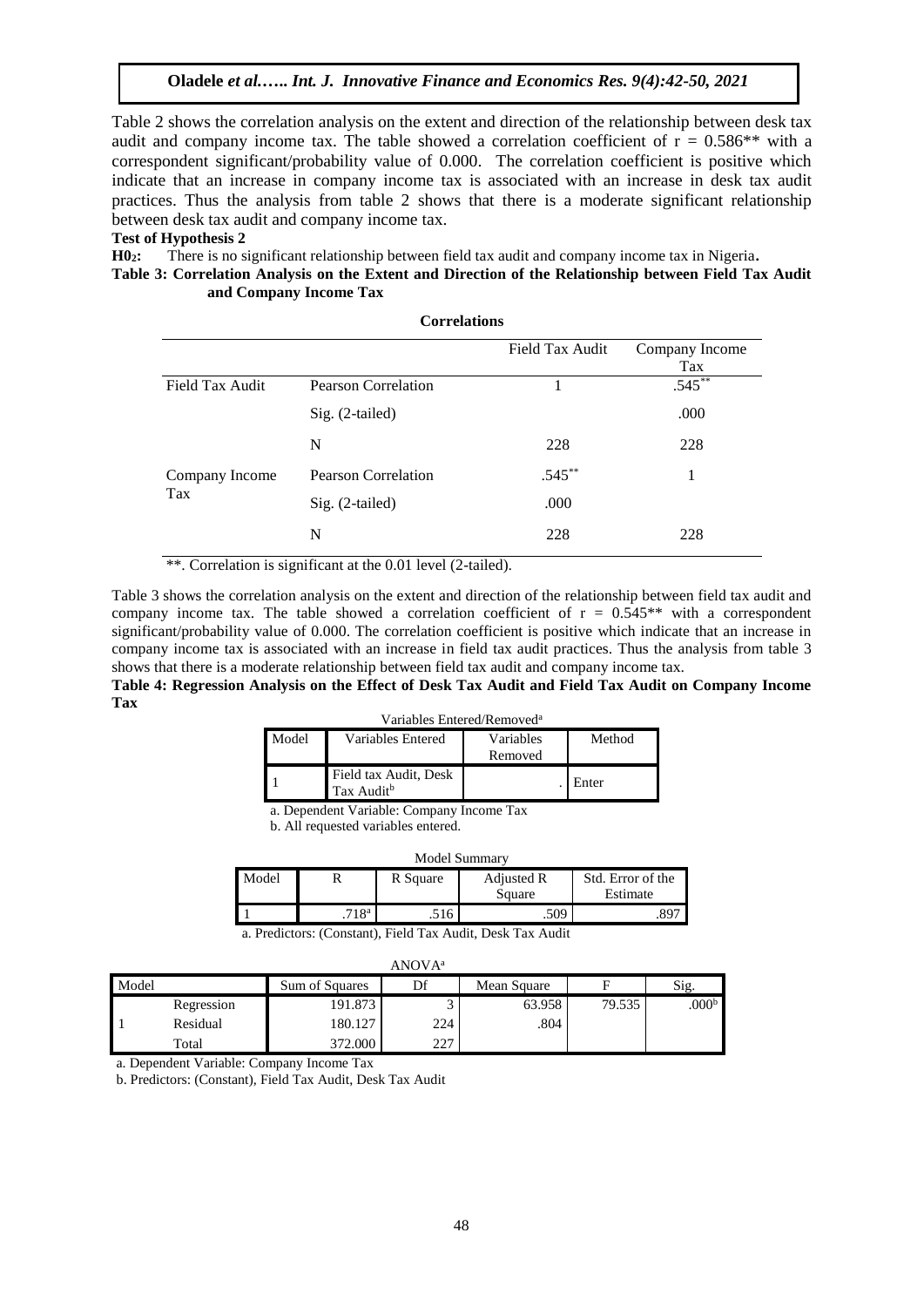| Coefficients <sup>a</sup> |                 |                             |            |                              |       |      |  |  |
|---------------------------|-----------------|-----------------------------|------------|------------------------------|-------|------|--|--|
| Model                     |                 | Unstandardized Coefficients |            | Standardized<br>Coefficients |       | Sig. |  |  |
|                           |                 |                             | Std. Error | Beta                         |       |      |  |  |
|                           | (Constant)      | .453                        | .177       |                              | 2.562 | .011 |  |  |
|                           | Desk Tax Audit  | .217                        | .090       | .208                         | 2.423 | .016 |  |  |
|                           | Field Tax Audit | .475                        | .060       | .488                         | 7.924 | .000 |  |  |

a. Dependent Variable: Company Income Tax

Table 4 shows the regression analysis summary on the effect of desk tax audit and field tax audit on company income tax. Table 4 showed the Pearson's correlation coefficient of 0.718 on the relationship between the predictor variables and the dependent variable. The value of r is high indicating that a significant relationship between the predictor variables and the dependent variable. The coefficient of determination  $(R^2) = 0.516$ , this implies that 51.6% variation of company income tax is explained by the changes in the predictor variables, thus the remaining 41.6% is explained by other variables not included in the model. The F-calculated of 3.00 had a significant F-value 0.000 which indicate the usefulness of the model.

Conventionally, F-cal = 79.535> F-tab  $(0.05, 2.224)$  = 3.00 hence the conclusion of a good model utility is upheld.

Desk tax audit had a calculated t-value of  $|2.423|$ >t-tab  $(0.05, 227)$  = 1.28 and a corresponding significant probability value (PV) of 0.016< 0.05 level of significance, hence the researcher conclude that desk tax audit statistically affect company income tax.

Field tax audit had a calculated t-value of  $|7.924|>$  t-tab  $(0.05, 227) = 1.28$  and a corresponding significant probability value (PV) of  $0.000 < 0.05$  level of significance, hence the researcher conclude that field tax audit statistically affect company income tax.

#### **8.0 DISCUSSION OF FINDINGS**

The test of hypotheses one  $(H0<sub>1</sub>)$ , found that there is a positive moderate relationship between desk tax audit and company income tax as shown in table 2 with the correlation coefficient value of  $r =$ 0.586\*\* significant at  $pv = 0.00 < 0.05$ . Also table 4 showed that desk tax audit statistically affects company income tax. Desk tax audit had a calculated t-value of  $|2.423| > t$ -tab  $(0.05, 227) = 1.28$  and a corresponding significant probability value (PV) of 0.00 < 0.05 level of significance. Hence the conclusion that there is a significant relationship between desks tax audit and company income tax. This findings is in line with the study of Nwaiwu and Macgregor (2018), who studied the webometric indices of tax audit and tax revenue generation research in Nigeria. The core objective of this investigation is to empirically analyze the effect of webometric indices of tax audit and tax revenue generation in Nigeria. The results indicate that tax audit has a significant positive effect on tax revenue generation, explaining about 48.3% and 43.9% of the total variation in tax revenue generation of Nigeria.

The test of hypotheses two  $(HO<sub>2</sub>)$ , found that there is a moderate relationship between field tax audit and company income tax as shown in table 3 with the correlation coefficient value of  $r = 0.545**$ significant at  $pv = 0.00 < 0.05$ . Also table 4 showed that field tax audit statistically affects company income tax. Field tax audit had a calculated t-value of  $|2.787| > t$ -tab  $(0.05, 227) = 1.31$  and a corresponding significant probability value (PV) of  $0.00 < 0.05$  level of significance. Hence the conclusion that there is a significant relationship between field tax audit and company income tax and also that field tax audit statistically affects company income tax. This findings is in line with the study of Samuel and Tyokoso (2014) who studied an empirical investigation of tax audit and tax revenue generation in Nigeria. The study found that it has a significant effect on tax revenue generation in Nigeria.

#### **9.0 CONCLUSION AND RECOMMENDATIONS**

The study empirically investigated tax audit and revenue generation in Nigeria using questionnaire instrument to elicit data from 277 personnel of the Federal Inland Revenue Services across South –